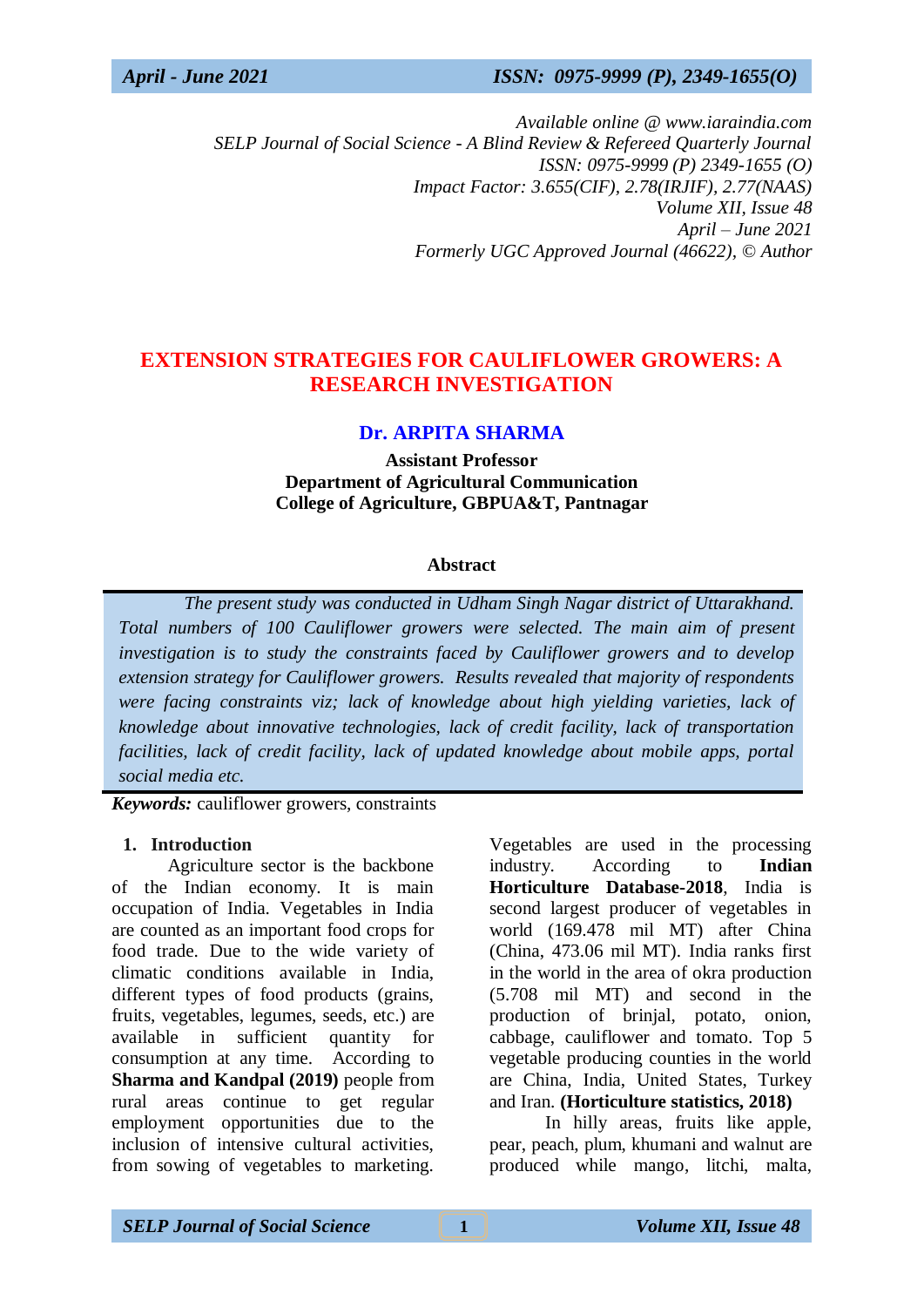*April - June 2021 ISSN: 0975-9999 (P), 2349-1655(O)*

santra, lemon, aonla, guava, and pomegranate are mostly grown in Tarai and valley areas. Major vegetables grown in the state are potato, cauliflower, tomato, onion, brinjal, pea, cabbage and okra. The state has a unique advantage of producing off-season vegetables in hilly areas, which fetches good price in the market. Major spices are ginger, garlic, turmeric and chilly. **(Horticulture crops in the state, 2015-16).** The area of cauliflower is 3007.04 ha and production is 38484.61 MT.

 Past researches showed that cauliflower growers were facing many problems due to lack of knowledge, information and education on many aspects. Constraints faced by the cauliflower growers differ from individual to individual depending upon their social status, communication behaviour, livelihood requirement. Out of the major problems, farmers were lacking technical knowledge especially in mechanization of agriculture, soil testing programme and integrated pest management. (**Rajasree** *et.al.***, 2017).** Average productivity of vegetables crop in Uttarakhand is very low (97.32 q. /ha.) and far from the National average yield of 154.6 q. ha-1. It is mainly because of poor knowledge as well as adoption of scientific technologies of vegetable cultivation. According to **Sahu** *et. al.* **(2013)**, a wide gap exists between the yields obtained and the potential yields. By adopting improved varieties and technologies, the production and productivity can be increased. Promotion of hybrid vegetable technology or improved varieties is major strategy for increasing productivity. Thus, present research investigation was to study the constraints faced by Cauliflower growers.

## **Materials and Methods**

The study was conducted among Cauliflower growers of the Rudrapur block of Udham Singh Nagar district of Uttarakhand. Five villages were purposively selected and a comprehensive list of the farmers who were involved in

Cauliflower cultivation was obtained from vegetable cluster unit. The 100 respondents were randomly selected from the villages of Rudrapur block. A prestructured questionnaire schedule was prepared for collecting data with regard to the constraints perceived by the farmers.

## **Need Assessment of Cauliflower growers in relation to the farm mechanization.**

 The problems faced by the Cauliflower growers in their day to day farm activities are accounted as the constraints. To obtain the better result of any adoption of technology constraints must be minimized. Therefore, constraints must be studied thoroughly and remedies must be made regarding the same.

### **Table 1**

## **Distribution of respondents according to the needs of Cauliflower Growers**

| Sl.<br>No. | Category                                                     | <b>Number</b> | $\frac{0}{0}$ |
|------------|--------------------------------------------------------------|---------------|---------------|
| 1.         | Lack of<br>information on<br>irrigation facility             | 87            | 87            |
| 2.         | Lack of<br>knowledge about<br>high yielding<br>varieties     | 89            | 89            |
| 3.         | Lack of<br>knowledge about<br>innovative<br>technologies     | 68            | 68            |
| 4.         | Lack of training<br>on scientific<br>vegetable<br>production | 69            | 69            |
| 5.         | Lack of<br>knowledge about<br>soil testing labs              | 99            | 99            |
| 6.         | Lack of<br>knowledge about<br>IPM technologies               |               |               |
| 7.         | Lack of                                                      | 98            | 98            |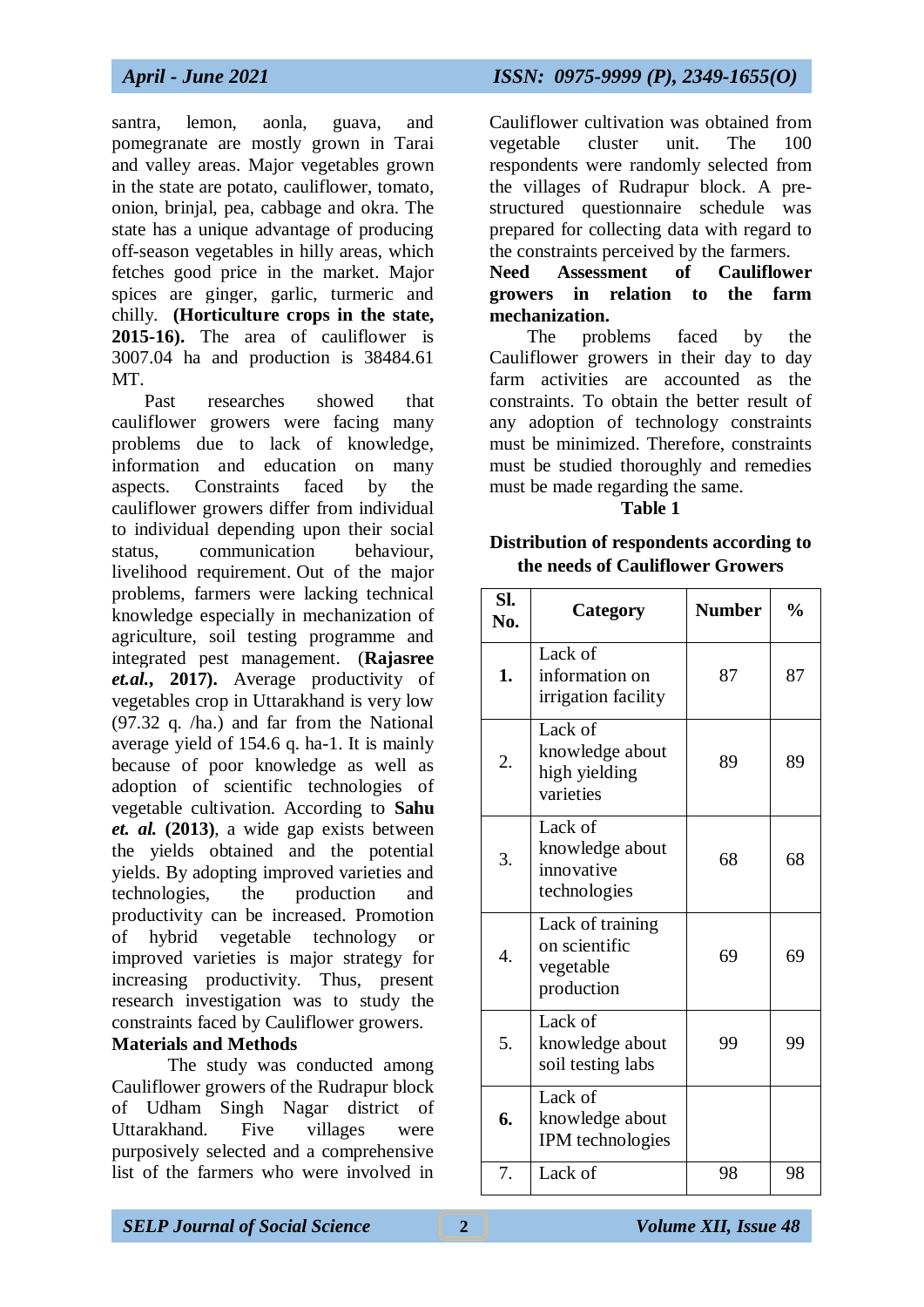|     | information about<br>local market                                                 |    |    |
|-----|-----------------------------------------------------------------------------------|----|----|
| 8.  | Lack of<br>information about<br>credit                                            | 95 | 95 |
| 9.  | Lack of<br>knowledge about<br>communication<br>sources                            | 91 | 91 |
| 10. | Lack of updated<br>knowledge about<br>mobile apps,<br>portal social<br>media etc. | 97 | 97 |

**Resource Constraints:** All the respondents were facing several constraints in vegetable cultivation. Majority of respondents (99 per cent) were facing the constraint Lack of knowledge about high yielding varieties followed by Lack of cold strategy (89 per cent). Total 68 per cent respondents were facing the constraint of Lack of irrigation facility followed by Small size holding (68 per cent).

**Technological Constraints:** Majority of respondents (98 per cent) were facing the problems of Lack of knowledge about innovative technologies followed by Lack of knowledge about IPM technologies (97 per cent). Most of the respondents (95 per cent) were facing the problems of Lack of training on scientific vegetable production followed by Lack of knowledge about soil testing labs (91 per cent).

**Marketing Constraints:** Majority of respondents (96 per cent) were reported Marketing facilities were poor followed by Lack of transportation facilities (95 per cent) and Non availability of local market (94 per cent). Total 82 per cent respondents reported Poor road is also a big constraint.

**Finance constraints:** Total 91 per cent respondents were facing lack of credit facility followed by Lack of subsidy (76

per cent) and High labour charge (73 per cent).

**Communication Constraints:** Majority of respondents (93 per cent) were facing constraint as Lack of updated knowledge about mobile apps, portal social media etc followed by Lack of knowledge about communication sources (79 per cent) and Lack of extension agent contact (71 per cent).

## **Communication and Extension Strategies for Cauliflower Growers:**

**Group Meetings/Group Discussion:** As this study depicts that Cauliflower growers were facing various types of challenges. Group Discussion and Group meeting can be a big approach for changing the behavior or attitude of fish farmers as well as for the awareness aspects. In this approach, key informants, leaders, experts, scientists and fish farmers should be involved. The group meetings can end with a question and answer session where by the fish farmers get a chance to clarify their doubts or express their views.

**Exhibitions:** An exhibition can be set up on special occasions/ days like fish day, employment day etc. associated with fish farmers to generate awareness about the Government schemes for fish farmers, credit facilities, loan facilities, funding agencies etc among fish farmers.

**Poster/Slogan/Chart:** The poster highlighting doubling farmers income through fish farming can be displayed at various places to generate awareness about the fish farming. A slogan, in Hindi, can bring home the idea in a clear but to the point manner. A poster would be appropriate for enhancing awareness and help in recall among the community as it can be displayed at public places in the village. Slogan would be relevant, brief, simple and catchy. The illustration would strike a responsive chord in the viewer's mind. The slogan and the illustration would be clear to be read and understand, even from a distance. A chart depicting pictures of fish farming in a specific order can help in remembering and recalling the